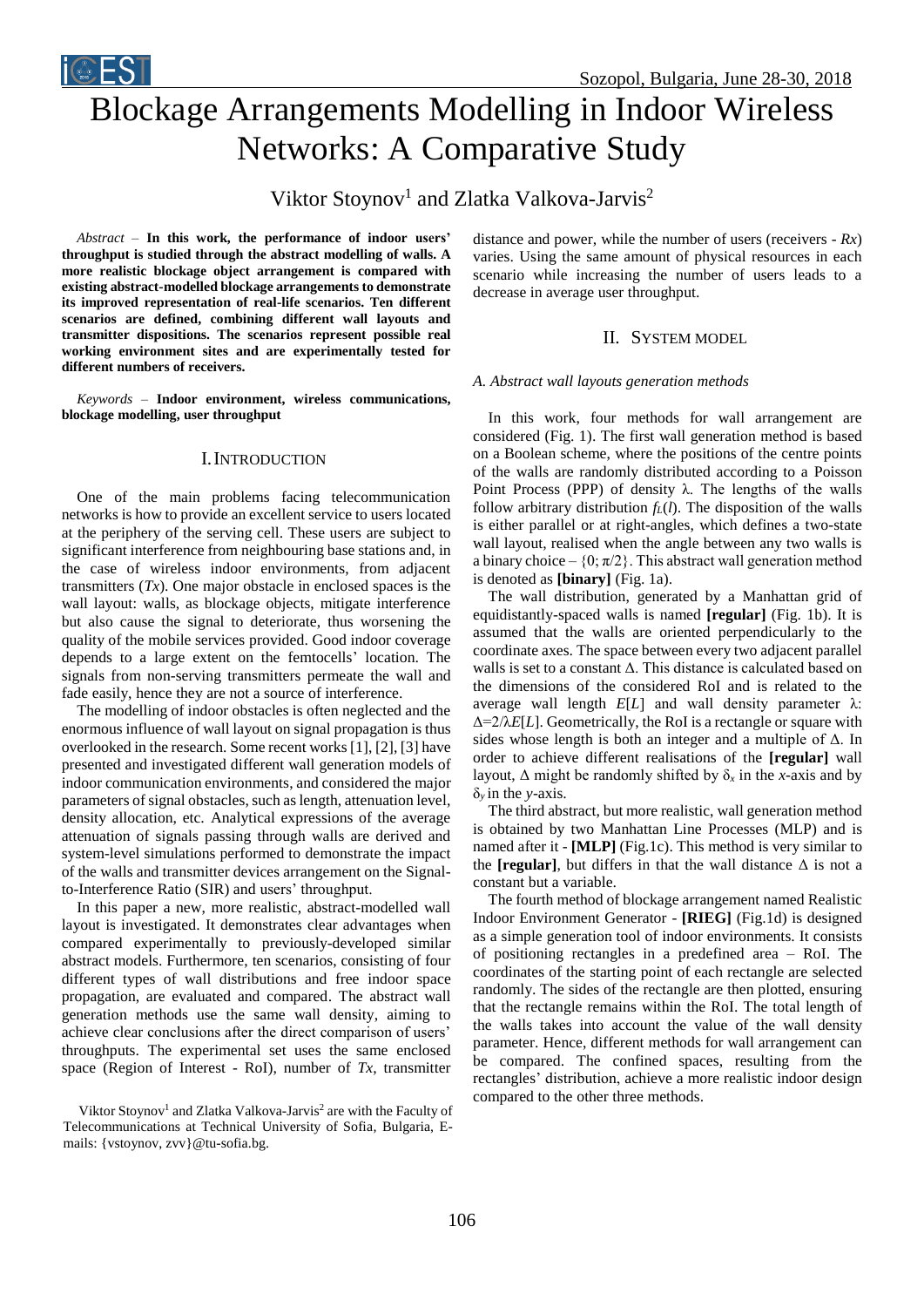



Fig.1. Generated wall maps for (a) **[binary],** (b) **[regular],** (c) **[MLP]** and (d) **[RIEG]** cases

There are also scenarios where no walls are distributed – **[free space]**. Thus, the experimental *results* can show how the existence of walls affects the level of user throughput.

### *B. Transmitter and receiver location*

Four *Txs* in the indoor system model are located in the vertices of a square with side-length *R*, denoted as **[square]** in the scenarios' descriptions (Fig. 2a). When the **[square]** constellation of transmitters is rotated by an angle of  $\pi/4$ , the alternative transmitters' disposal is obtained. It is labelled as **[rhomboid]** and is shown in Fig. 2b. These two transmitter setups simplify the theoretical analysis of the system interference.

The receivers are located at the cell edge, at a constant distance of  $R/2$  from the closest transmitter. This transmitter is denoted as the desired transmitter –  $(dTx)$ . The other three transmitters are assumed to be sources of interference  $(iTx_{1\div 3})$ . The position of each receiver is determined by its polar coordinates  $(R/2, \Phi)$ , measured against the nearest transmitter. The angle  $\Phi$  ranges from 0 to  $\pi/2$  (Fig. 2).

## III. ANALYTICAL MODEL

The downlink signal is assumed to experience attenuation due to the wall blockages, distance-dependent path loss and small-scale fading. The path loss law *l(d)* is defined in [4]. The attenuation due to the walls is determined by summing the attenuation of each wall.

In the models considered in this work, the blockages are defined as two-dimensional objects, and the investigated wireless network is designed to be interference limited.

One of the most important parameters is the average number of blockages *E*[*K*] that obstruct the path with length *d* between the *Tx* and the *Rx*. For the **[binary]** case, this can be expressed as:

$$
E[K] = \lambda E[L]d \frac{(\sin(\phi) + |\cos(\phi)|)}{2}.
$$
 (1)

where  $\phi$  denotes the angle of the link between transmitter and receiver against the *x*-axis.

It is clear that the average number of blockages *E*[*K*] located between a *Tx* and a *Rx* is directly proportional to the average length of these wall objects *E*[*L*].

For the **[regular]** case, *E*[*K*] is calculated as:

$$
E[K] = N_x + N_y + p_x + p_y, \t\t(2)
$$

where  $N_x$  and  $N_y$  denote the number of walls without random shifts  $\delta_x$  or  $\delta_y$ , while  $p_x$  and  $p_y$  are the number of new walls, required to preserve the average wall density, after a random shifting is performed.

When the number of walls is set to  $K_i$ , the total attenuation of the signals in the area will be  $\omega_i = \omega^{K_i}$ . Although each wall may have a different attenuation, the experiments conducted here consider 10 dB fixed attenuation. Thus the SIR for one indoor user will be:

$$
\gamma = \frac{P_0 h_0 l(d_0) \omega_0}{\sum_{i=1}^3 P_i h_i l(d_i) \omega_i},\tag{3}
$$

where *d<sup>o</sup>* is the distance between the receiver *Rx* and its serving (desired) transmitter  $dTx$ ,  $P_0$  is the transmit power of  $dTx$ , while  $P_i$  ( $i = 1, 2, 3$ ) is the power of the interfering transmitters  $iTx_1$ ,  $iTx_2$  and  $iTx_3$ , respectively.  $h_0$  and  $h_i$  denote the small-scale fading,  $d_i$  is the distance between the receiver and the  $i$ <sup>th</sup> interfering transmitter and  $l(d_0)$  and  $l(d_i)$  are the path losses.

In  $[1]$  an analytic expression to approximate *geomean*  $(\gamma)$  for the **[binary]** case is derived. The average SIR is calculated by:

$$
geomean(\gamma) \approx \int_{-\infty}^{\infty} \left( \frac{d}{d\delta} \left( 1 - \prod_{i=1}^{3} \frac{1}{1 + \delta \frac{\overline{\omega}_{i}}{\overline{\omega}_{0}} \frac{l(d_{i})}{l(d_{0})}} \right) \right) \delta_{\delta = t} dt.
$$
 (4)

 $\overline{\omega}_i$  provides an accurate approximation for *geomean* ( $\omega_i$ ) and is called effective wall attenuation.

For **[MLP]** the SIR is calculated by splitting the lineprocesses into the horizontal and vertical processes (Fig. 2a) [2]. For the **[square]** case, the SIR is calculated by:

$$
\gamma = \frac{h_0 d_0^{-\alpha} \omega^{K_v + K_h}}{h_1 d_1^{-\alpha} \Omega_{sq-1} + h_2 d_2^{-\alpha} \Omega_{sq-2} + h_3 d_3^{-\alpha} \Omega_{sq-3}},
$$
(5)

where

$$
\Omega_{sq-1} = \omega^{K_v + K_h}; \quad \Omega_{sq-2} = \omega^{K_v + K_h}; \quad \Omega_{sq-3} = \omega^{K_v + K_h}.
$$
 (6)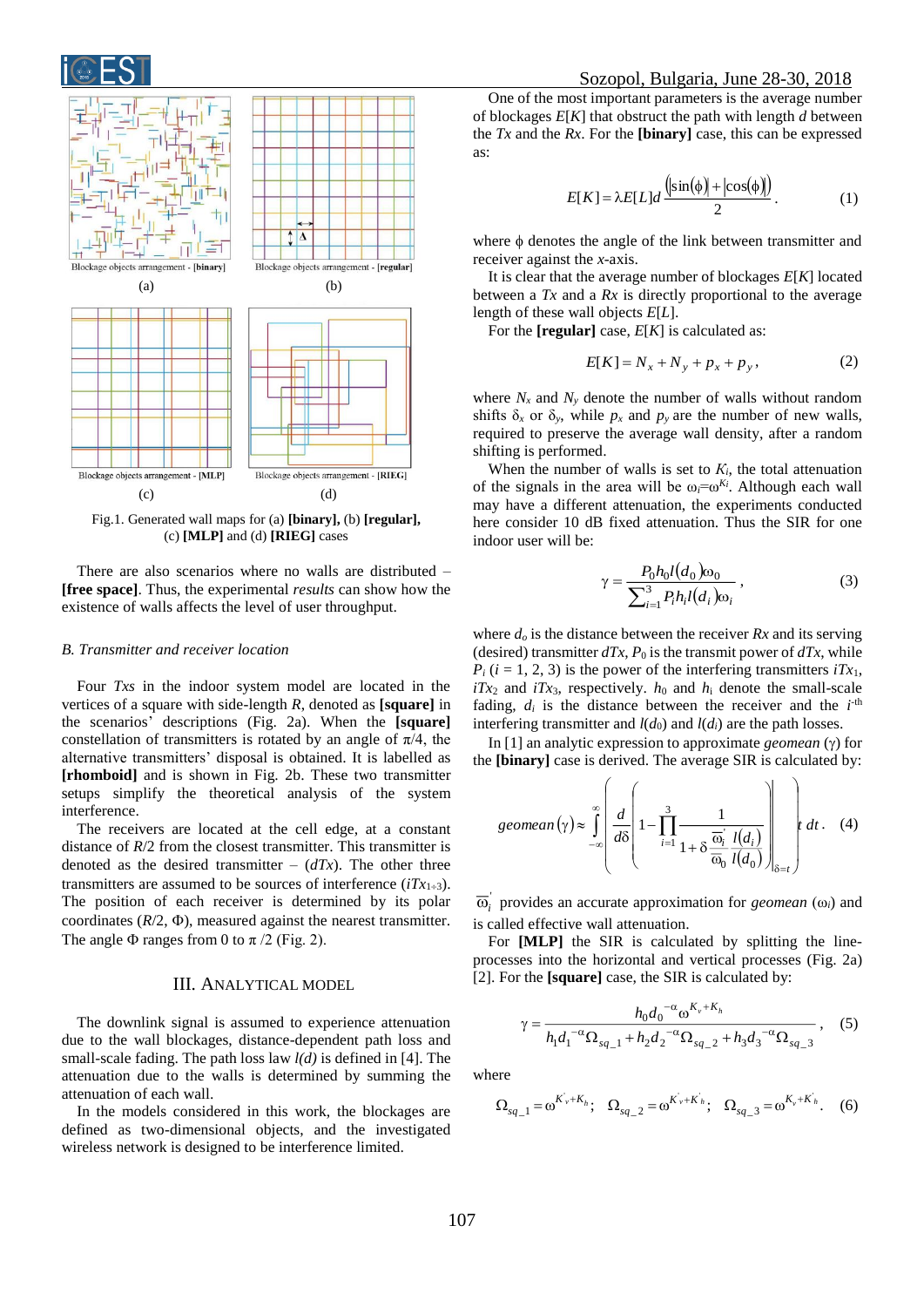

 $K_v$  and  $K_h$  are the wall counts between any user and the  $dTx$  and  $K'$ <sup>*y*</sup> and  $K'$ <sup>*h*</sup> are the wall counts between the user and the interfering transmitters  $iTx_1$ ,  $iTx_2$ ,  $iTx_3$  (Fig. 2a). They all are Poisson Random Variables.

For the **[rhomboid]** case (Fig. 2b), the SIR is defined by the equation:

$$
\gamma = \frac{h_0 d_0^{-\alpha} \omega^{K_v + K_h}}{h_1 d_1^{-\alpha} \Omega_{rh}{}_{-1} + h_2 d_2^{-\alpha} \Omega_{rh}{}_{-2} + h_3 d_3^{-\alpha} \Omega_{rh}{}_{-3}},\tag{7}
$$

where

$$
\Omega_{rh\_1} = \omega^{K_v + S(-\cos(\phi))K_v + K_h'}, \quad \Omega_{rh\_2} = \omega^{K_v + K_h + K_h'},
$$
\n
$$
\Omega_{rh\_3} = \omega^{K_v + S(-\cos(\phi))K_v + K_h'}.
$$
\n(8)

 $K''$ <sup>*v*</sup> and  $K''$ <sup>*h*</sup> denote the wall counts between any user and the interferers  $iTx_1$ ,  $iTx_2$ ,  $iTx_3$  as shown in Fig. 2b.



Fig.2. Transmitters (*Tx*) and receivers (*Rx*) location (a) **[square]** and (b) **[rhomboid]**

#### IV. SYSTEM-LEVEL SIMULATIONS AND RESULTS

#### *A. Network design*

The Vienna LTE-A system-level simulator [5] is an appropriate tool for the abstract modelling of the scenarios considered in this work. The results for users' throughput are obtained after 500 simulation runs, each with 200 identical transmission time intervals. The wall attenuation research conclusions are the result of 5000 simulations. The four transmitters are spaced a distance of *R*=40m apart, regardless of the pattern of their arrangement - **[square]** or **[rhomboid]**. Each *Tx* is defined as a femtocell with a transmit power of 100mW. The distance between the *dTx* and the receivers is set to 20m. The wall density is  $\lambda = 0.05$ m<sup>-2</sup>, the average wall length is *E*[*L*]=5m and the wall attenuation is set to 10 dB for each simulation. The experiments are conducted under the same conditions - the average number of walls, receivers and transmitters remaining constant for each simulation. The defined ten scenarios are simulated for two distinct numbers of users  $-5$  and 15.

Combining the location of the transmitters and wall layouts, the following ten scenarios are defined: **S1 = {[binary]**,

**[square]}**, **S2 = {[binary]**, **[rhomboid]}**, **S3 = {[regular]**, **[square]}**, **S4 = {[regular]**, **[rhomboid]}, S5 = {[MLP], [square]}, S6 = {[MLP], [rhomboid]}**, **S7 = {[free space], [square]}, S8 = {[free space], [rhomboid]}**, **S9 = {[RIEG], [square]}**, **S10={[RIEG], [rhomboid]}.**

#### *B. Average wall attenuation and user throughput results*

The average wall attenuation and SIR can be analytically calculated only for the **[binary]** wall distribution. The **[regular]** wall pattern scenarios can only be examined using simulations. In [1] and [2] the wall attenuations for the different scenarios are determined. The **[binary]**, **[regular]** and **[MLP]** scenarios are analytically verified and it is shown that analytical results and simulation curves for the average attenuation level per transmitter match perfectly for both **[square]** and **[rhomboid]** transmitter layouts.

Fig. 3 and 4 show the average throughput of each user when two different numbers of  $Rx$  positions are used  $-5$  and 15 respectively. Investigations using a larger number of users are performed in [6] and clear conclusions are drawn.



Fig.3. Average user throughput results for 5 users and **[square]** and **[rhomboid]** transmitter layouts



Fig.4. Average user throughput results for 15 users and **[square]** and **[rhomboid]** transmitter layouts